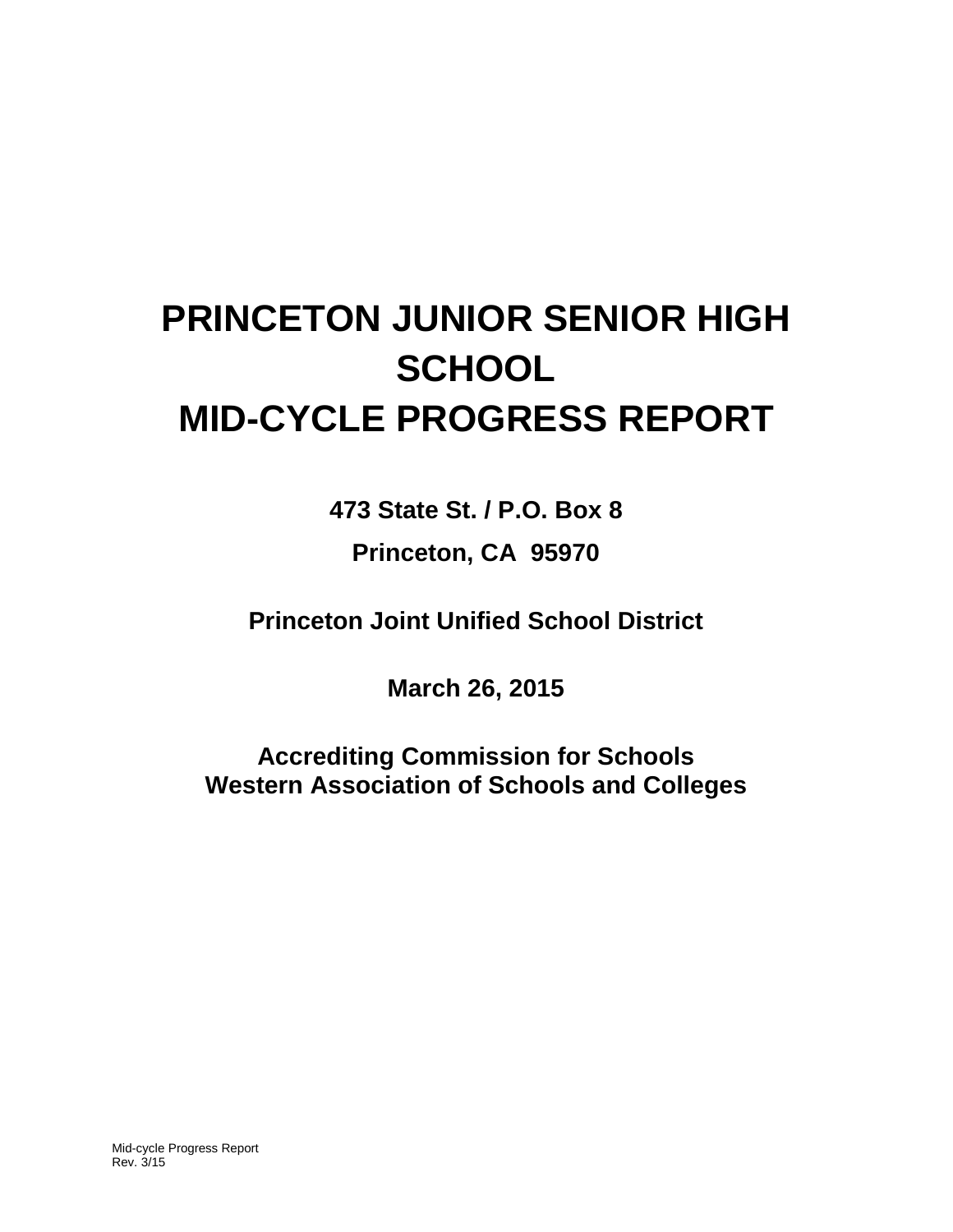## **CONTENTS**

|                                                                     | $\mathbf{1}$ |
|---------------------------------------------------------------------|--------------|
|                                                                     | 3            |
|                                                                     | 4            |
| IV: Progress on Critical Areas for Follow-up/Schoolwide Action Plan | 5            |
|                                                                     | 6            |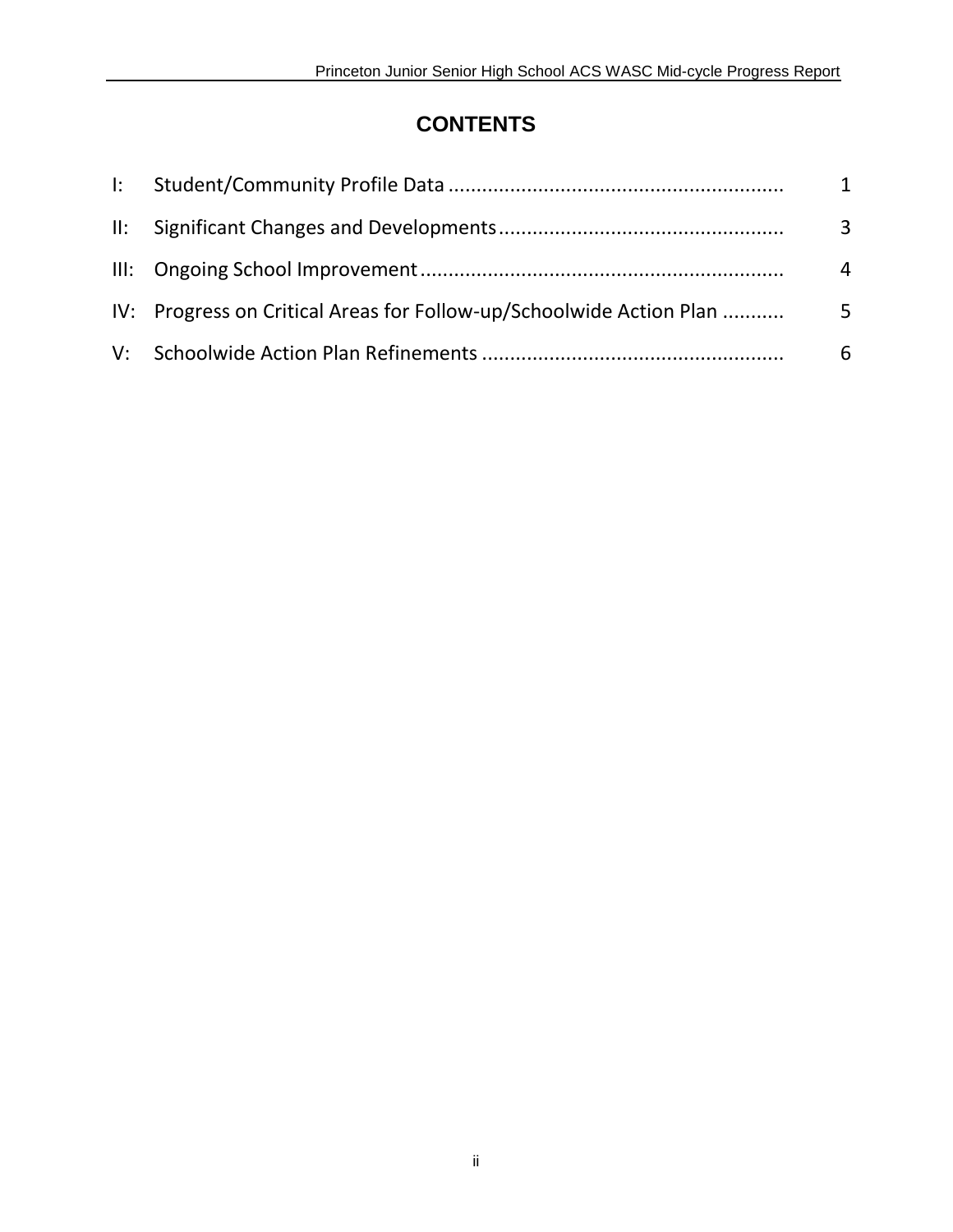## **I: Student/Community Profile Data**

Princeton Junior Senior High School is located in Princeton, California. The school serves  $7<sup>th</sup>$  to  $12<sup>th</sup>$  grade students in the rural Colusa County farming community. The enrollment has increased from 108 students in 2012 to 117 during the 2014/15 school year.

A diverse student body from Glenn and Colusa Counties attend Princeton Junior Senior High School. The student body is approximately 60% Hispanic/Latino, 35% white and 5% Native American. A significant number of students enter the Princeton Joint Unified School District as English learners but only a small percentage of these students are classified as English learners when they enter Princeton Junior Senior High School. There are currently five English learners at the high school or 4.3% of the student population.

Nine teachers, one academic counselor, one school/district secretary, one bookkeeper, two custodians, a cafeteria manager and a superintendent-principal are employed at Princeton Junior Senior High School.

**Mission:** The Mission of Princeton High School, an ethnically diverse, rural school that respects individual differences, is to graduate students with the skills and knowledge to be lifelong learners, transition to higher education or the workplace and become productive members of society. The implementation of a rigorous, dynamic, academic and career-technical curriculum will address career paths that will integrate technology, and be delivered in a partnership between an effective staff and the community.

**District Vision:** The Princeton Joint Unified School District is committed to providing excellence and equity in education for all students by nurturing, guiding, and challenging them to reach their fullest potential.

## **Princeton Junior / Senior High School ESLRs Expected Schoolwide Learning Results**

It is the goal of Princeton Junior / Senior High School that all students will experience a rigorous, comprehensive, academic program designed to produce graduates who are:

#### **1.0 Effective communicators**, able to:

- **1.1** Present information in a clear and logical manner
- **1.2** Use oral and written modes to communicate in a variety of situations
- **1.3** Interpret and represent information using a variety of media and technology

#### **2.0 Problem solvers and critical thinkers**, able to:

- **2.1** Think critically to assess, analyze, organize and synthesize information
- **2.2** Use diverse strategies to problem solve, make decisions, and evaluate results
- **2.3** Apply problem solving processes and critical thinking skills to real-life scenarios

#### **3.0 Collaborative workers**, able to:

**3.1** Cooperate and accomplish tasks with others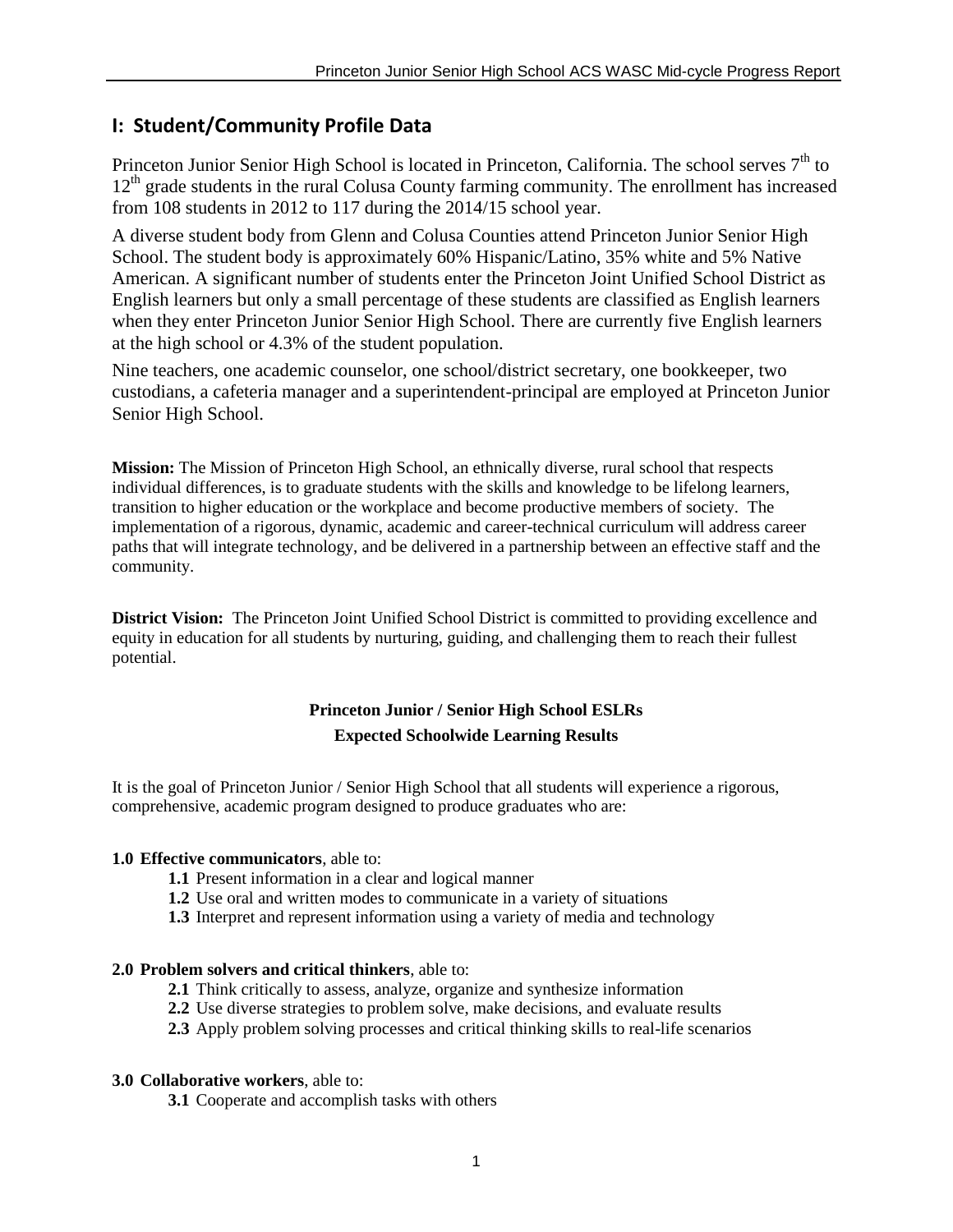- **3.2** Use collaborative efforts to achieve goals
- **3.3** Perform a variety of roles within a team

#### **4.0 Users of technology**, able to:

- **4.1** Understand and follow technical direction
- **4.2** Create various documents on the computer via word processing and other programs
- **4.3** Utilize technology for learning and communicating with real world applications

#### **5.0 Responsible citizens**, who:

- **5.1** Demonstrate respect and acceptance of others with different backgrounds, cultures, and abilities
- **5.2** Contribute time, effort, and talents to improve the quality of life in our school, community, nation, and world
- **5.3** Set high standards, develop a strong work ethic, act responsibly, respect others and their property and make positive contributions to society

The Academic Performance Index (API) for Princeton Junior Senior High School increased dramatically from 686 in 2011 to 800 in 2013. Significant improvement was made in each of the student subgroups. The staff at Princeton have done an incredible job of preparing students for the assessment tests.

In 2011-12, Princeton met five of the five AYP Criteria and made it out of Program Improvement Status. The CAHSEE scores have improved with three-year average  $10<sup>th</sup>$  grade pass rates of 84% for mathematics and 86% for English Language Arts.

Princeton seeks to improve the college readiness of its students. This includes increasing SAT and ACT scores and participation rates.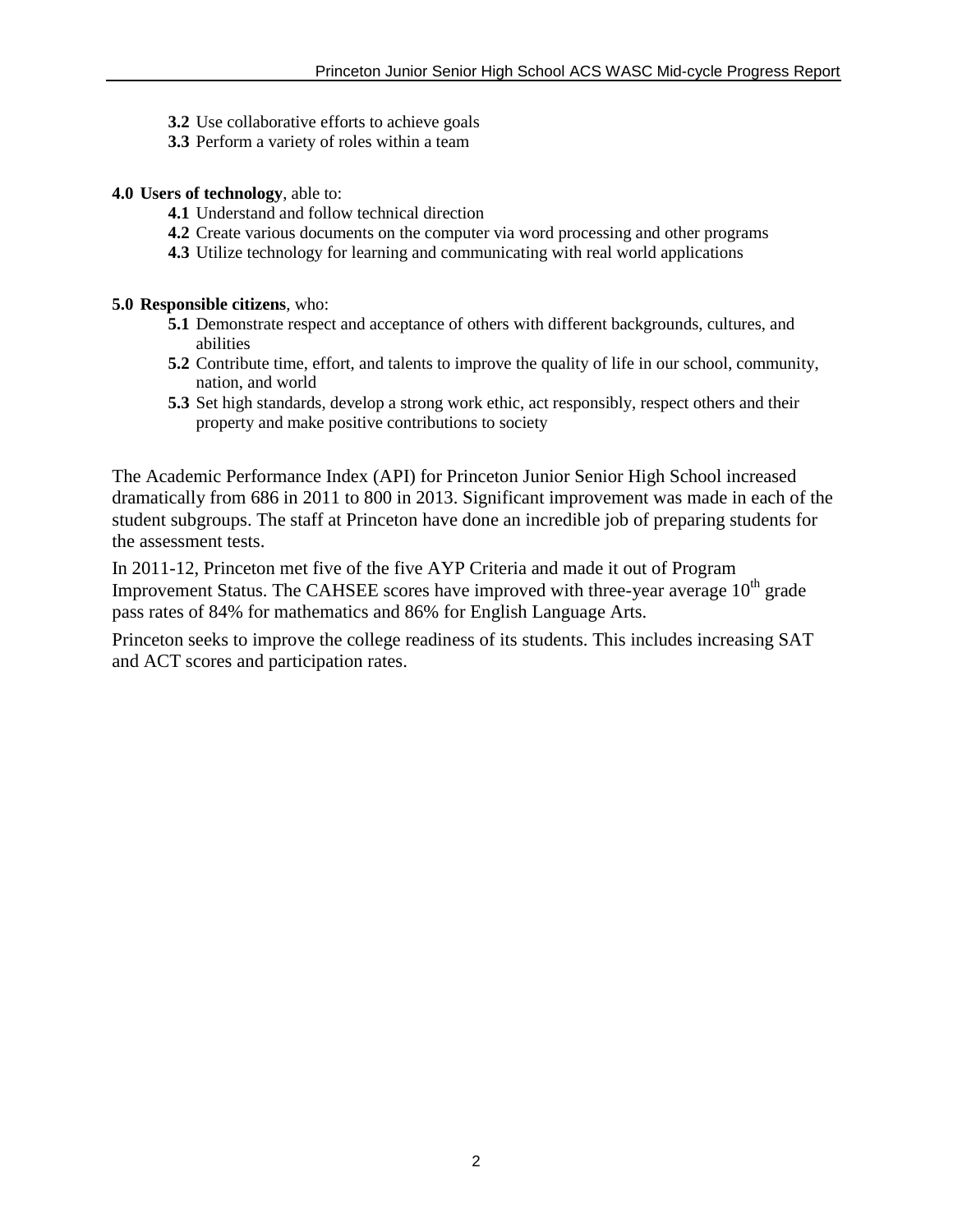## **II: Significant Changes and Developments**

Extensive changes in the staffing have occurred at Princeton Junior Senior High School since the last WASC visit. The changes include a new Principal-Superintendent, Chief Business Official, Counselor, Cafeteria Manager, Superintendent's Secretary, Bookkeeper and four teachers.

Princeton has been adjusting to the shift from the California Content Standards to the California Common Core State Standards as well as shifting to the Next Generation Science Standards and revised ELD standards. A new mathematics curriculum is being piloted for grades K to 9. In the English courses, more non-fiction texts are being incorporated into the curriculum.

Since the last visit, additional daily schedule options have been added. A monthly late-start day for professional development was added during the 2012-13 school year. The pilot of a modified block schedule began this spring. Advisory schedules accommodate student meetings and assemblies.

Necessary small school funding has been restored for a three-year period. The Princeton Site Councils worked to develop the Local Control Accountability Plan (LCAP). The LCAP and Single Plan for Student Achievement (SPSA) have been tied to the WASC Action Plan goals.

Princeton is participating in the Career Pathway Trust Grant which will replace the funding provided by the discontinued ROP funding. The funding will be directed toward two career pathways: medical and fabrication.

Because of a very slow internet connection, construction of a wireless tower is underway.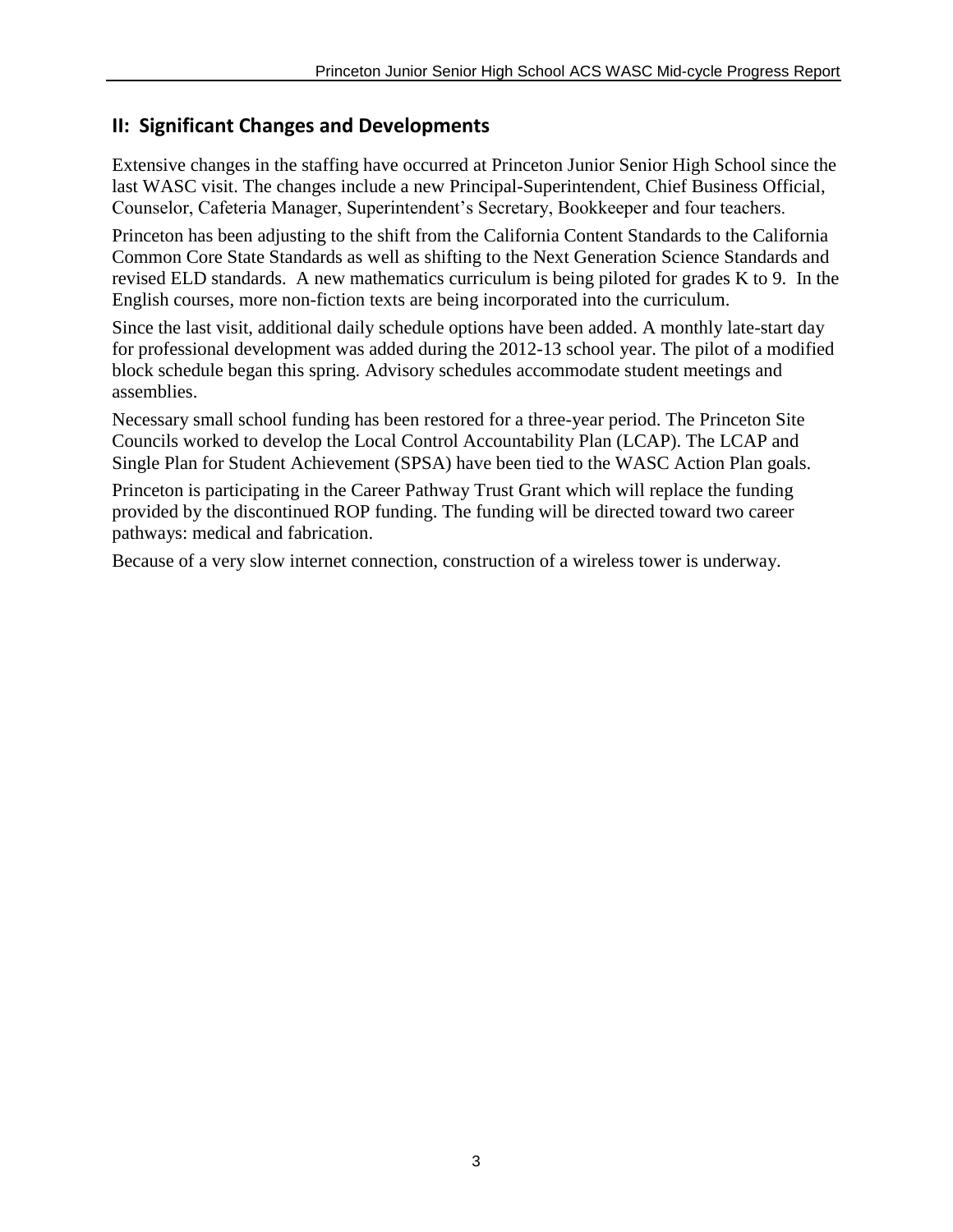## **III: Ongoing School Improvement**

The WASC leadership team has the responsibility of overseeing the action plan. The goals identified in the action plan have been incorporated into the Single Plan for Student Achievement and the Local Control Accountability Plan.

The progress report was written by the superintendent/principal. The results of a survey distributed to all staff were incorporated into the report. All staff members reviewed a draft of the progress report and provided feedback.

The progress report was approved at the March 12, 2015 board meeting.

There seems to be excellent communication and a strong, shared group identity among the staff.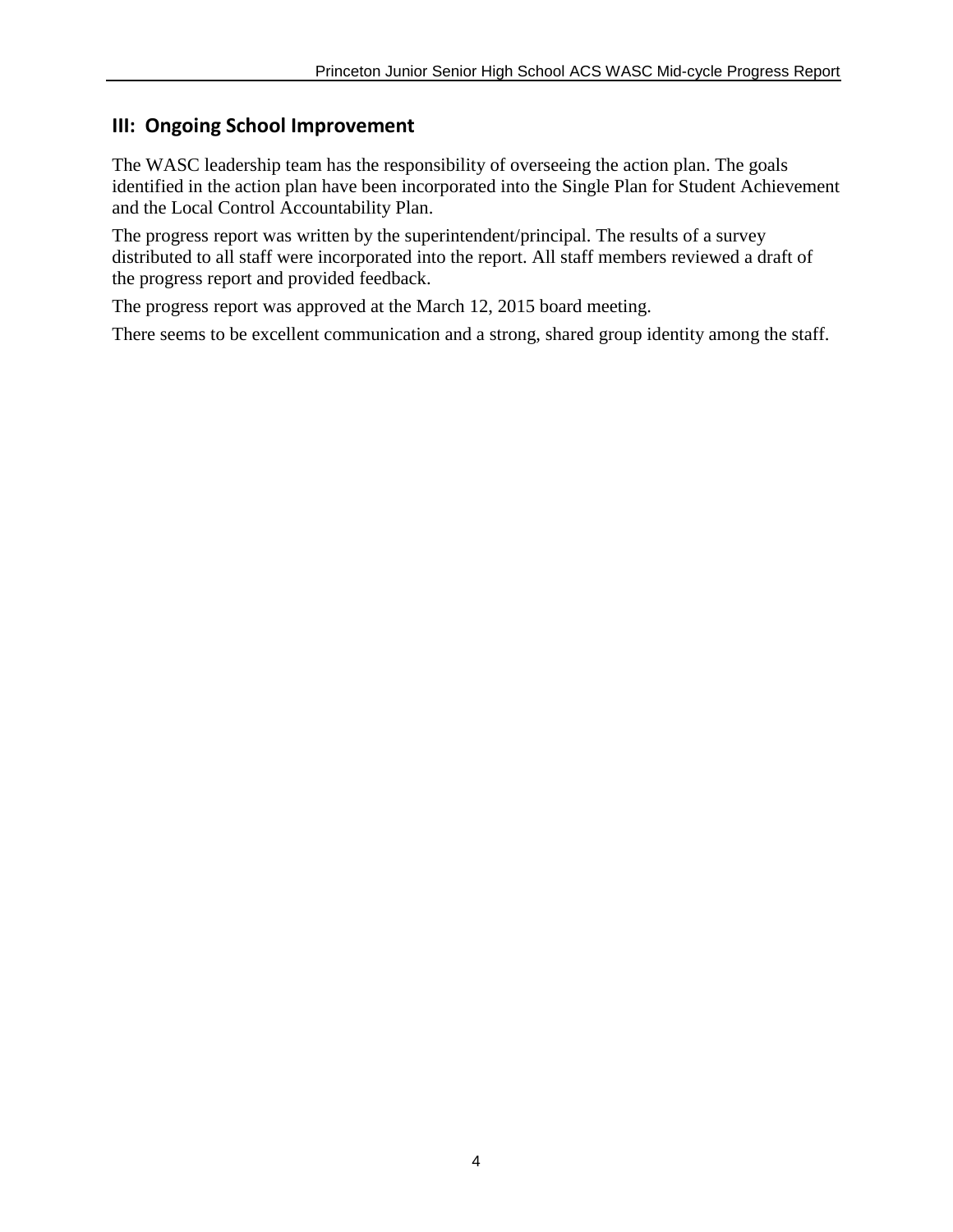## **IV: Progress on Critical Areas for Follow-up/Schoolwide Action Plan**

*1. Continue to revise, and adhere to, a professional development plan that focuses on curriculum, assessment, or instruction.*

This critical area for follow-up was incorporated into School Goal 3.

Teachers have participated in many professional development activities with a focus on curriculum, assessment, and instruction. All of the teachers participated in the Glenn County Common to the Core Staff Development Day for the past two years. Glen County Office of Education has offered content-specific professional development to Princeton teachers. This training has been especially valuable to the teachers in single-person departments. Princeton teachers collaborated with other Glenn County teachers to evaluate the Common Core aligned mathematics curricula. Many of the staff will attend the Google workshop in Chico this summer.

 *2. Continue to utilize and refine benchmark assessments, including developing analysis, creating intervention strategies, and guiding instructional time.* 

This critical area for follow-up was incorporated into School Goal 1.

Benchmark assessments were widely used during the 2012-13 school year. The assessment data was used to guide instruction and it is thought that was an important factor in the improved academic instruction. Princeton is using the recently released formative and interim assessments during the Spring 2015 semester.

 *3. Pursue resources for the improvement and renovation of facilities, including science building and library.*

This critical area for follow-up was not incorporated into the action plan, but has been acted upon.

In 2014 the Princeton Joint Unified School District Board of Trustees pursued a \$2.75 million school facilities bond. The measure passed with 63% of the voters casting a "yes" vote. The district is eligible for an additional \$1.5 million in state modernization funds. The science building and two portable buildings will be demolished in June. All three buildings will be replaced by three new modular buildings. The shop will be upgraded with new wiring, HVAC and exhaust units. When modernization funds become available, most of the other high school buildings will be upgraded.